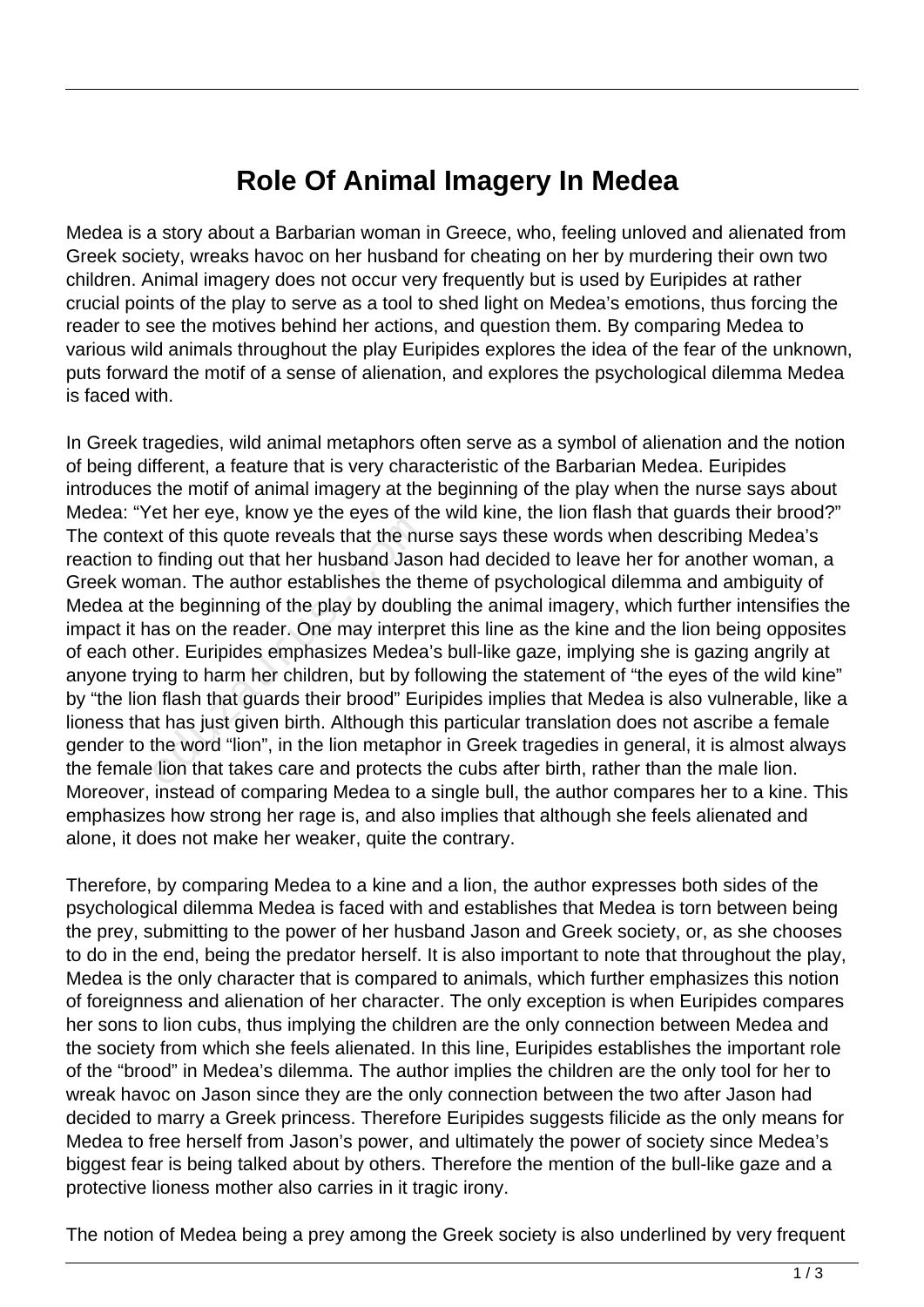usage of the word "hunt" when referring to herself. For example: "Dark and full of dole their bridal feast shall be, most dark the day they joined their hands and hunted me away." At this point, Medea resolves the dilemma and decides on becoming the predator. On the other hand, a common adjective that reoccurs throughout the play in the context of other characters talking about Medea is "savage". For instance: "But nothing good can please thee. In sheer savageness of mood thou drivest from thee every friend." Jason accuses Medea of her Barbarian nature being the source of her unhappiness. Euripides thus reinforces the Greek stereotype of savage Barbarians. Therefore both adjectives mirror the same contrast as the "kine and lion" metaphor.

Perhaps the most powerful imagery that depicts Medea as the prey is the following: "Shall I not lift the slow yoke, and let life go, as a beast out in the night, to lie, and be rid of the pain?" Despite not challenging the stereotype of a wild and savage Barbarian, using the imagery of a dying beast the author provokes a sense of sympathy in the reader. Thus, without questioning Medea's savage and selfish decision to commit filicide as a morally unacceptable act, the author forces the audience to understand Medea's motives, while also condemning them, which underlines the psychological ambiguity of filicide and the implications of submitting to Jason instead.

Another instance of animal imagery is at the end of the play when Jason says: "A bride of hate to me and death, tigress not woman, beast of wilder breath." With this replica, Euripides puts forward the cultural metaphor presented by animal imagery. By calling Medea a tigress, not a woman, he's comparing her to Greek women, implying that Medea is inferior to them. Interestingly, some translators choose to use the word "lion" instead of "tigress" in this case, presumably to turn the tables on the lioness metaphor used only twice in the play, at the beginning and the end. However, this particular translation chooses to compare Medea to a tigress at the end of the play, which was done on purpose, because while the two animals are similar in their savageness and cruelty, lions tend to be more protective of their cubs, in nature but especially in Greek literature. Therefore while the lion metaphor is used in rather positive connotations of this animal imagery, and Medea is introduced as a vulnerable mother ready to protect her children, Euripides then departs from this notion. Already having established the lioness metaphor in its positive connotations, he then chooses to compare Medea to a tigress. While the main feature of Medea the lioness is the love for her cubs, comparing her to a tigress then underlines the bestial cruelty of Medea who decided to turn against her own family, as further demonstrated by Jason's another reference to Medea being a tigress: "Thou, Zeus, wilt hear me. All is said for naught. I am but spurned away and trampled by this tigress, read with children's blood." ead.<br>stance of animal imagery is at the<br>death, tigress not woman, beast c<br>e cultural metaphor presented by a<br>lest comparing her to Greek womer<br>ly, some translators choose to use<br>y to turn the tables on the lioness<br>and the

Euripides rarely challenges the Greek stereotype of savage Barbarians, quite the contrary, he reinforces it by having Medea refer to herself as savage. However, the author provides the audience with a different perspective on this cultural issue in Medea's response to the insult. The tone of the comparison can also be interpreted more ironically. Right away Medea accepts the tigress comparison, saying: "Call me what thing thou please, tigress or Skylla from the Tuscan seas, my claws have gripped the heart, and all things shine." Here Euripides slightly departs from the notion of Barbarian women being savage and inferior to Greek women, who are represented as submissive and obedient, when despite Medea not showing regret of her actions, Euripides reminds the audience that despite this, it was Medea whom Jason fell in love with and married first, thus again, forcing the audience to consider the theme of cultural differences from a different angle, Medea's angle.